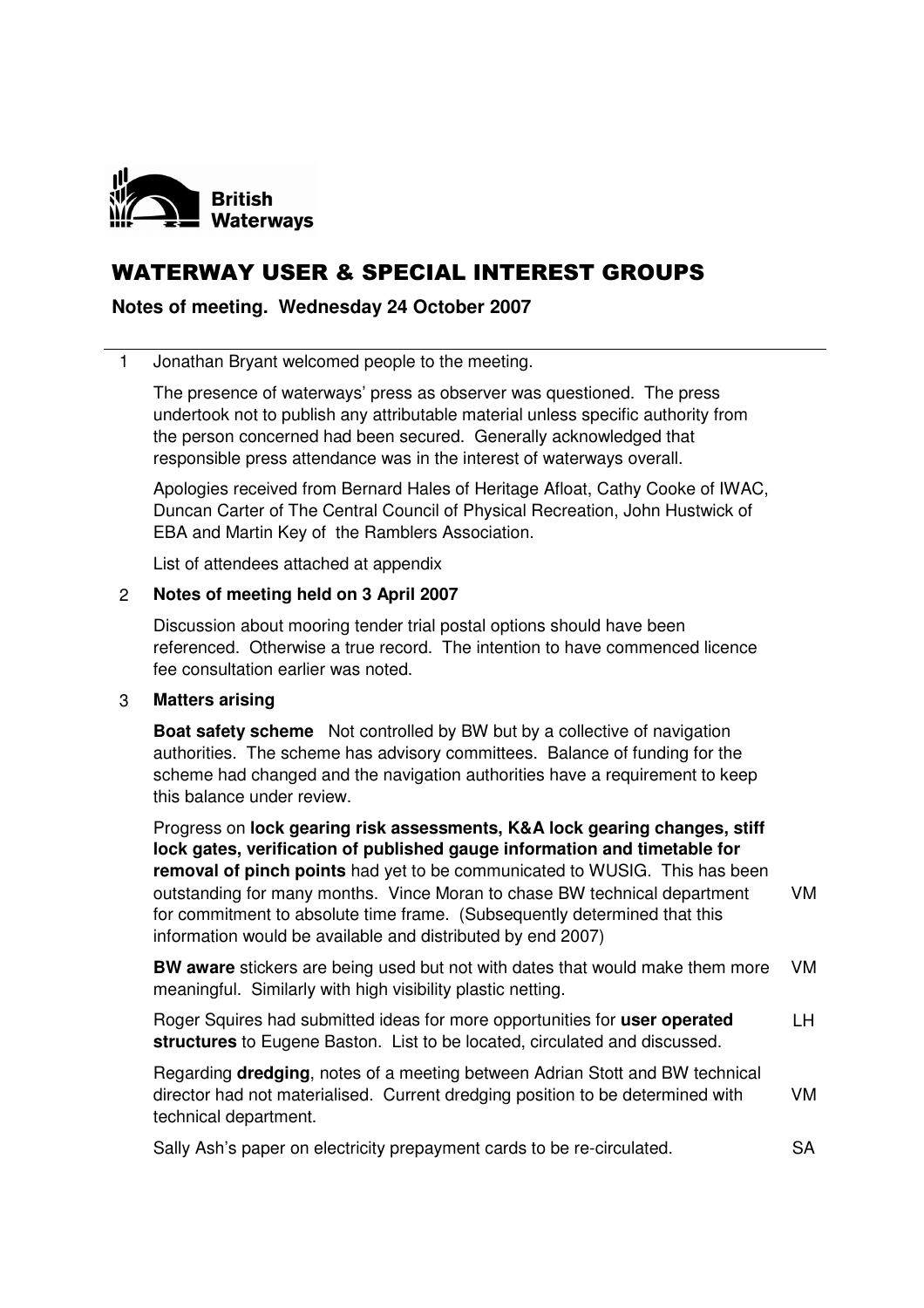Noted that BWAF heritage sub group had met and would make recommendations to BWAF on 7 Nov 07. Tipton Gauging station and disposal of heritage assets remained a concern.

Olympics discussed briefly. Legacy most important for waterways.

Noted that anglers were not adequately represented at the London meeting re cycling.

Promotion of local user group meetings to be monitored.

Cotswold and Droitwich restorations are priorities for BW's network enhancement. Network enhancement strategy is one of BW's six challenges for discussion by BWAF.

Lack of top lock walkways on Lea navigation questioned and would be investigated. VM

#### 4 **Consultation on future boat licence fees**

Simon Salem introduced the topic. Timetable is not exactly that originally set out but proper process is in place with today's meeting a good opportunity to canvas views. Discussion re Simon Salem & Robin Evans' attendance at regional meetings. Agreed four locations nationally would be appropriate.

Agreed that waterways press coverage is a good way to encourage broader response to the consultation.

Proposal to move the leisure business licence rate closer to the private rate was questioned. Are some trade plates simple trying to avoid full licence rates? Sally Ash investigating this. SA

30% increase overall, a figure close to the Environment Agency proposed increase, was questioned. Shouldn't more fundamental licence reform have been considered before incremental increases? The bigger question is how much should boaters contribute overall to waterway running costs. Taking all known factors into account 30% increase seems about right to BW. DEFRA asks, why only 30%, but BW seeks to balance its forward plan as even handedly as possible.

Discussion re length, width and area of vessel as possible licence fee variables. Some people present consider license fees as, in effect, a tax.

Question raised about network access income received by BW from private marinas. The figure to be made available. This is in effect another boating contribution to waterway running costs. Good progress has been made in standardising network access charges across the network.

Relevant operating cost line in the consultation document questioned. Consultees would appreciate more clarity and transparency on finances.

Discussion on how to get non boating customers to contribute more to waterways running costs. This is at the heart of BW commercial strategy with property representing a substantial proportion of it. Anglers also contribute.

SA

JB

SS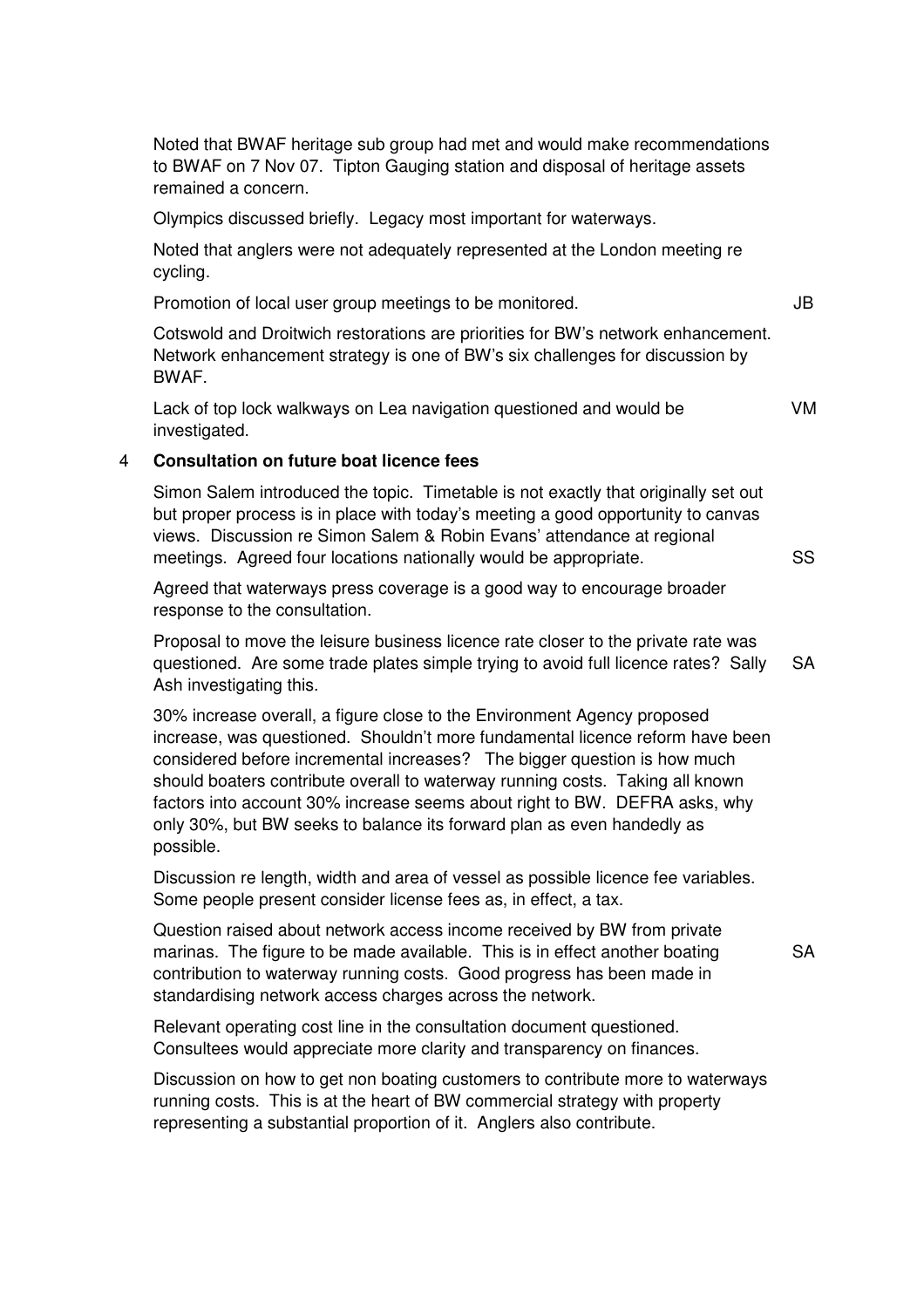|   | Could BW devise a tariff card through which higher licence fee payers receive<br>higher level services? Difficult but worth considering. Should BW offer lower<br>standards in order to keep licence fees low? BW's six challenges cover such<br>questions. For further discussion by BWAF, with DEFRA and consultation at the<br>appropriate time.                                                                                                                                                                                                                                            | SS<br><b>SA</b> |  |  |  |  |
|---|------------------------------------------------------------------------------------------------------------------------------------------------------------------------------------------------------------------------------------------------------------------------------------------------------------------------------------------------------------------------------------------------------------------------------------------------------------------------------------------------------------------------------------------------------------------------------------------------|-----------------|--|--|--|--|
|   | The current status of low intensity trading licences to be checked.                                                                                                                                                                                                                                                                                                                                                                                                                                                                                                                            | <b>SA</b>       |  |  |  |  |
|   | Regarding the process for formal consultations, BW follows the cabinet office<br>guidelines, Jonathan Bryant is now the designated consultation co-ordinator.                                                                                                                                                                                                                                                                                                                                                                                                                                  |                 |  |  |  |  |
| 5 | <b>Towpath</b>                                                                                                                                                                                                                                                                                                                                                                                                                                                                                                                                                                                 |                 |  |  |  |  |
|   | Simon Salem sought further guidance on his cycling note that followed a group<br>towpath walk - Mile End to Islington. Pedestrians are recognised as having<br>priority.                                                                                                                                                                                                                                                                                                                                                                                                                       |                 |  |  |  |  |
|   | Cycling permits scheme considered unworkable. Anglers, who pay to use<br>waterways, have obligations imposed on them whereas cyclists do not. Inland<br>waterway networks do throw up anomalies given open public access to them.<br>Further consultation to be undertaken.                                                                                                                                                                                                                                                                                                                    | SS<br>SS        |  |  |  |  |
|   | Cyclists & anglers should find ways to accommodate each others interest & BW<br>should do more to facilitate this through, for example, waterscape.com.                                                                                                                                                                                                                                                                                                                                                                                                                                        |                 |  |  |  |  |
|   | Availability of statistics on injuries caused by cyclists on tow paths to be checked.<br>Noted that both Sustrans & BW are keen to encourage more cycle use of<br>towpaths, including through major lottery applications that will permit appropriate<br>arrangements to suit local circumstances. Some towpaths are better suited for<br>cyclists than others - cycling by-passes / parallel routes could be possible in<br>certain locations particularly with local authority support. A passing rule e.g.<br>cyclists on non waterside or vice versa may be worth considering. Pedestrians | VM<br>SS        |  |  |  |  |
|   | should have priority at tow-path pinch points.                                                                                                                                                                                                                                                                                                                                                                                                                                                                                                                                                 |                 |  |  |  |  |
|   | BW had removed a number of motor-cycle barriers to permit the passage of<br>towing horses. Useful evaluation / consultation following on from this. To be<br>communicated to waterway general managers.                                                                                                                                                                                                                                                                                                                                                                                        | VM              |  |  |  |  |
|   | Useful discussion regarding towpath surfaces and suitability for types of use /<br>heritage considerations etc.                                                                                                                                                                                                                                                                                                                                                                                                                                                                                |                 |  |  |  |  |

#### 6 **Vegetation management**

Strong view expressed that the BW wide *veg pledge* commitment had not been met. Had it been in full, there would be no trees growing out of towpath edge. Several reports were given of areas where there had been no cut at all since the pledge. Also of severe overgrowth visibility problems at bends and boating approaches to structures. BW staff had informed some customers that they had been instructed to cut but given no budget to do the work.

Whilst there had been problems with vegetation contractors in one or two instances, Vince Moran confirmed that the pledge had not been abandoned. An annual *edge to hedge* cut and cutting vegetation to ensure visibility at risk points, are important elements of safety standards which will be mandatory for all waterway units from April 2008. VM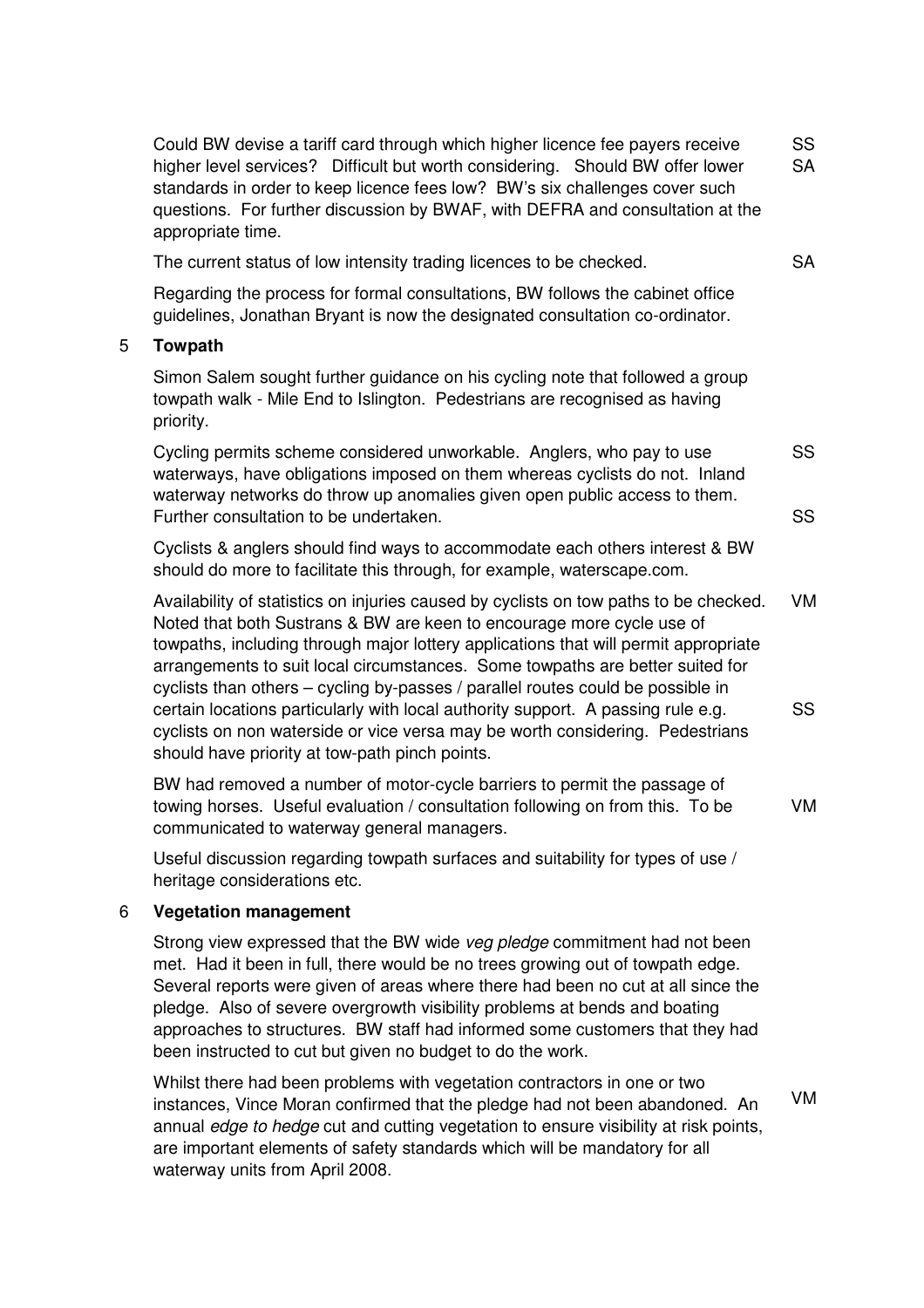Marking of cills is another mandatory safety standard around which waterway units are planning their programmes of work.

Clear, simply expressed standards such as this will be a future feature of all waterway operations. In addition to safety, the standards will include people and performance elements. They will be reviewed annually and make use of Sally Ash's Sept 2006 working group results once the basic standards had been fully met. Further consultation, including user groups, will be undertaken as appropriate. The standards will be published.

Both regular line management processes and external survey / mystery visits will form part of monitoring against the standards. Independent audit was also suggested.

SS

JB

#### 7 **Invasive plants**

Discussion on problem of floating pennywort & other invasive species. River Soar is being cleared slowly but future floods are likely to be a set back. In some areas it is virtually a losing battle, particularly since EA cannot clear all weirs and streams.

Useful book on the subject available from Colin Palmer. Principal difficulty for BW is resource and understanding the requirements for funding such work within the steady state financial model.

#### 8 **Storm & flood damage 2007**

BW is exposed to around £8m additional cost as a result of summer 2007 flood damage. South Yorks more severe than Gloucester. Within last week a breach on the Mon & Brec has created further demand for major emergency works. Intense pressure on BW resources at the present time.

BW's on the ground emergency response to floods was very good but systems for advance warnings need improving. Reference to the Environment Agency's flood warning web site did not help as it is silent on navigation. Improvements to be put in place. SS

The rivers Soar / Trent / Ouse rainbow traffic light system work well.

Noted that badgers and burrowing / nesting can create problems for bank stability in extreme cases. BW inspection processes would identify problems that may require attention. VM

#### 9 **Comprehensive spending review**

Overview of the chancellor's pre-budget statement does not give room for much optimism on future levels of grant. Outcome will be clearer in a few weeks. Defra has not come forward with any post flood assistance and is unlikely to do so for the Mon & Brec breach.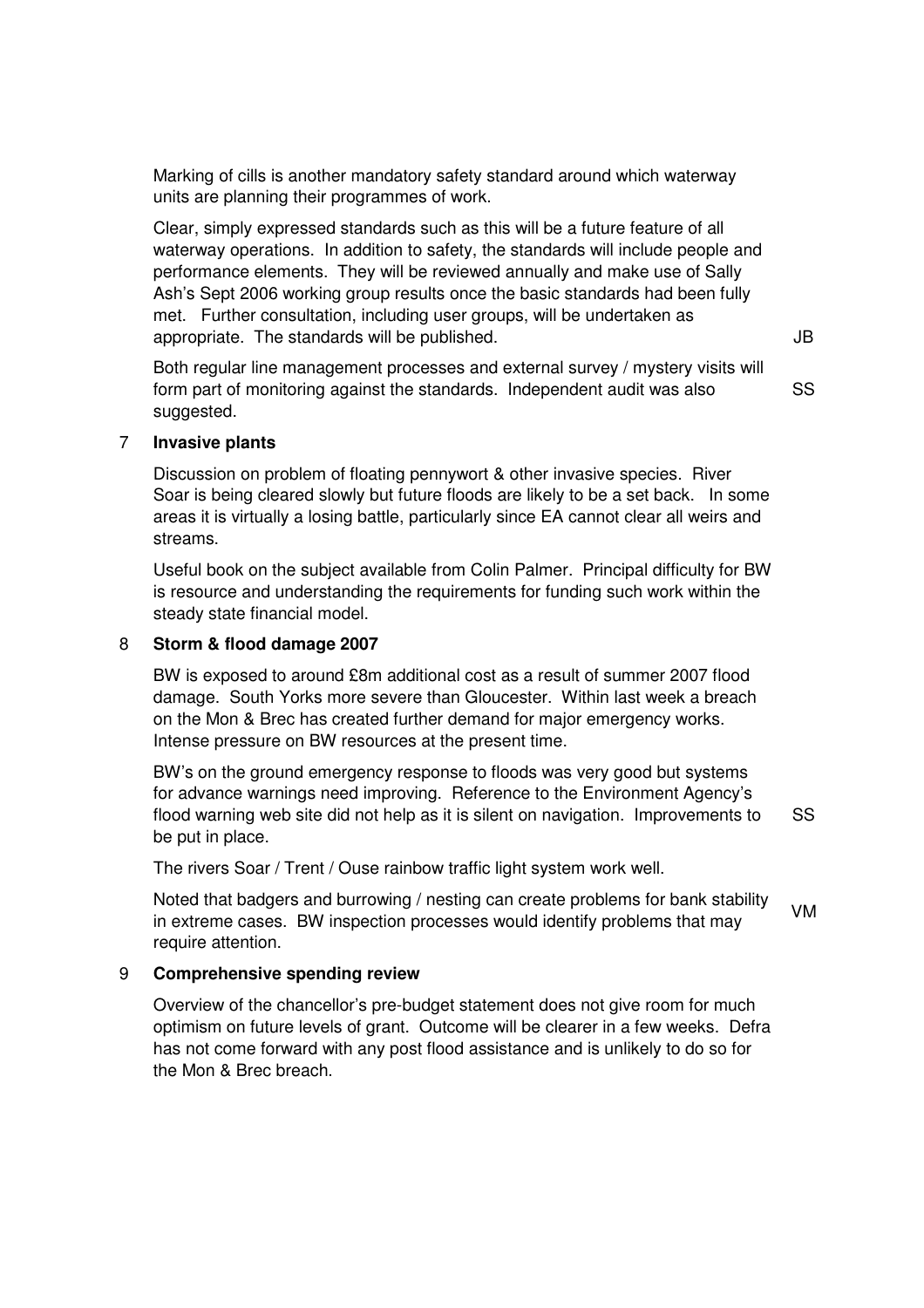## 10 **Moorings**

Tender trial website would be live within a few days. The plan is to capture feedback on the effectiveness of the tender process and move it through to formal consultation in around six months. Up to 400 moorings may go through the process in this one year trial period.

The general view of the meeting opposed both mooring tenders & auctions per se but some suggested that open auction could be preferable to sealed tenders. Simon Salem felt that sealed tenders do offer advantages at this stage, namely documented visibility of all bids rather than just the highest. An auction run in parallel to tenders was argued for. To be considered

Overuse of visitor moorings by BW plant craft to be investigated with waterway units. Also incidents of canal side residents seeking to prohibit legitimate visitor moorings in the vicinity of their property. Noted that some waterside residents opposed noise from both boats and working boatyards. The latter particularly is a concern though new marinas are helping in this regard. VM

Question of boats apparently moored permanently on the towpath was raised. Some have established gardens and stores and claim permission has been granted. Position to be checked with general managers of waterway units.

Suspect boat names and index numbers to Sally Ash to assist with November's licence / moorings survey of boats on BW waterways. ALL

BW commitment to increase off line moorings (e.g. new marina unit) and reduce on line moorings was confirmed. In parallel BW is seeking to deal with unauthorised residential situations, though some present doubted BW's resolve to see this through. BW would need to work closely with local authorities in this sensitive area.

Availability of residential moorings in marinas discussed. Relatively few marinas encourage these.

Figures for new marina berths created vs reduction in online berths in last twelve months to be provided SS

## 11 **Boat sinking incidents**

Higher incidence of problems in locks over last two years (15-20 each year). Improved reporting may influence this figure but (new) private boat owners and inadequately briefed hire boaters are considered to be an ongoing problem. BW has ensured that all cills will be clearly marked as part of its safety standards. BW boating handbook is well regarded but not communicated sufficiently well. Emailed pdf's could help. Also more focus on inductions by hire companies. SA

## 12 **Red diesel & taxation**

Discussion on current government consultation which closes end October 07. Important to encourage more private owners to respond. BMF view was that a single low sulphur fuel solution may be the best overall. Others supported the continued use of red diesel as per option A. ALL

SS

VM

SS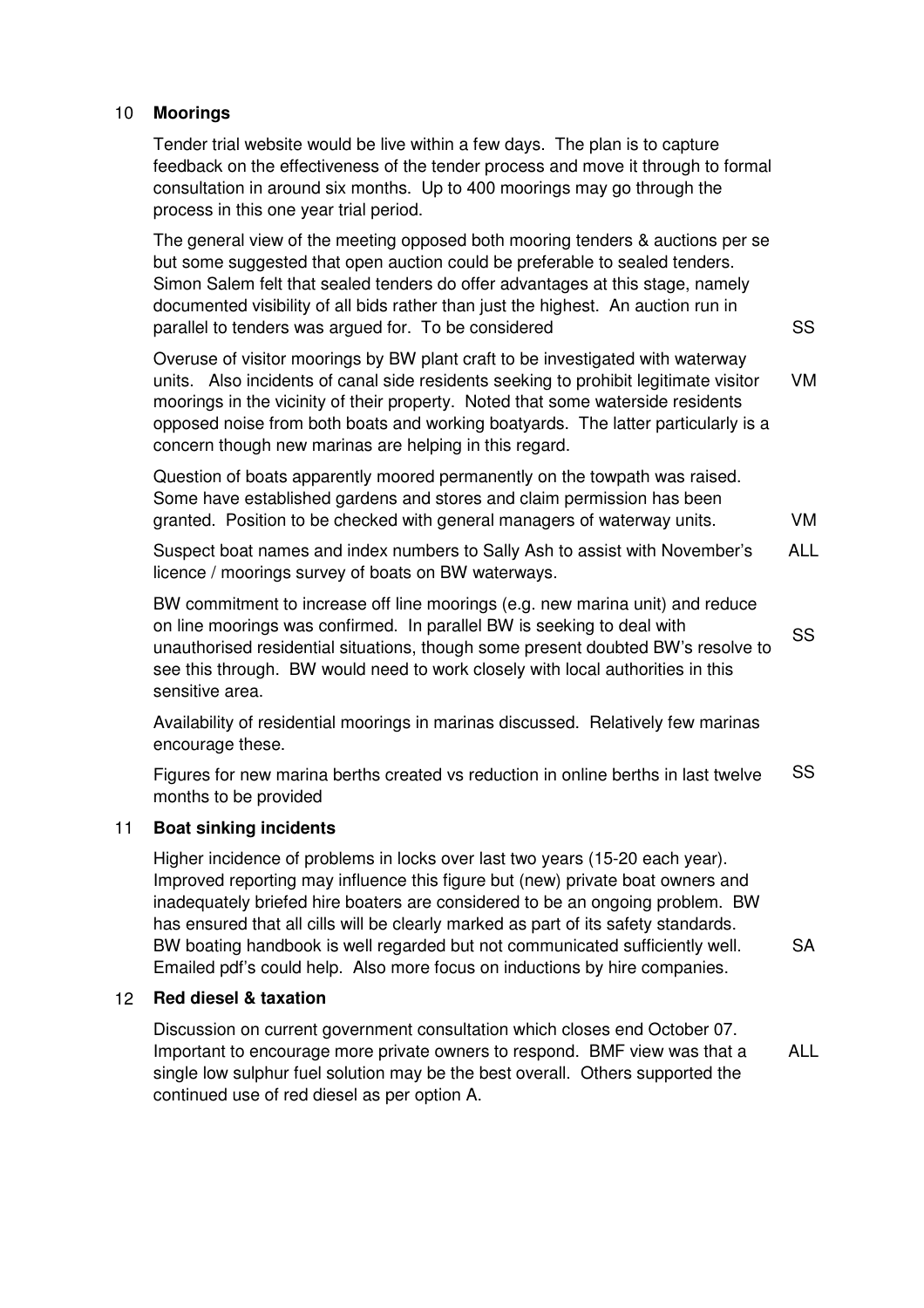## 13 **Volunteers**

BW wants to encourage as much volunteering as possible but it must be undertaken safely. For H&S purposes, individual volunteers are regarded as BW employees (if BW directly supervises) or groups of volunteers as contractors. BW personnel in waterway units will always need to make local decisions on competence based on local monitoring.

BW head of safety, Tony Stammers, is very willing to discuss H&S with volunteers - as are local safety officers. ALL

Noted that a former community worker is currently preparing a report on any barriers to volunteering that may present themselves within BW.

## 14 **AOCB**

Question of dredging raised again. Is BW taking this sufficiently seriously? £7m annually currently spent on dredging. VM

The installation of waterside bollards at a north west location to prevent vehicles falling in the canal was questioned as they would prevent passing of tow ropes. To be investigated. It was likely that vehicles should not be using that path. VM

JB

Structure and content of meeting considered about right.

## 15 **Proposed 2008 meeting dates**

Fridays not considered suitable for user group representatives.

Wednesday 16 April 2008, Wednesday 12 November 2008